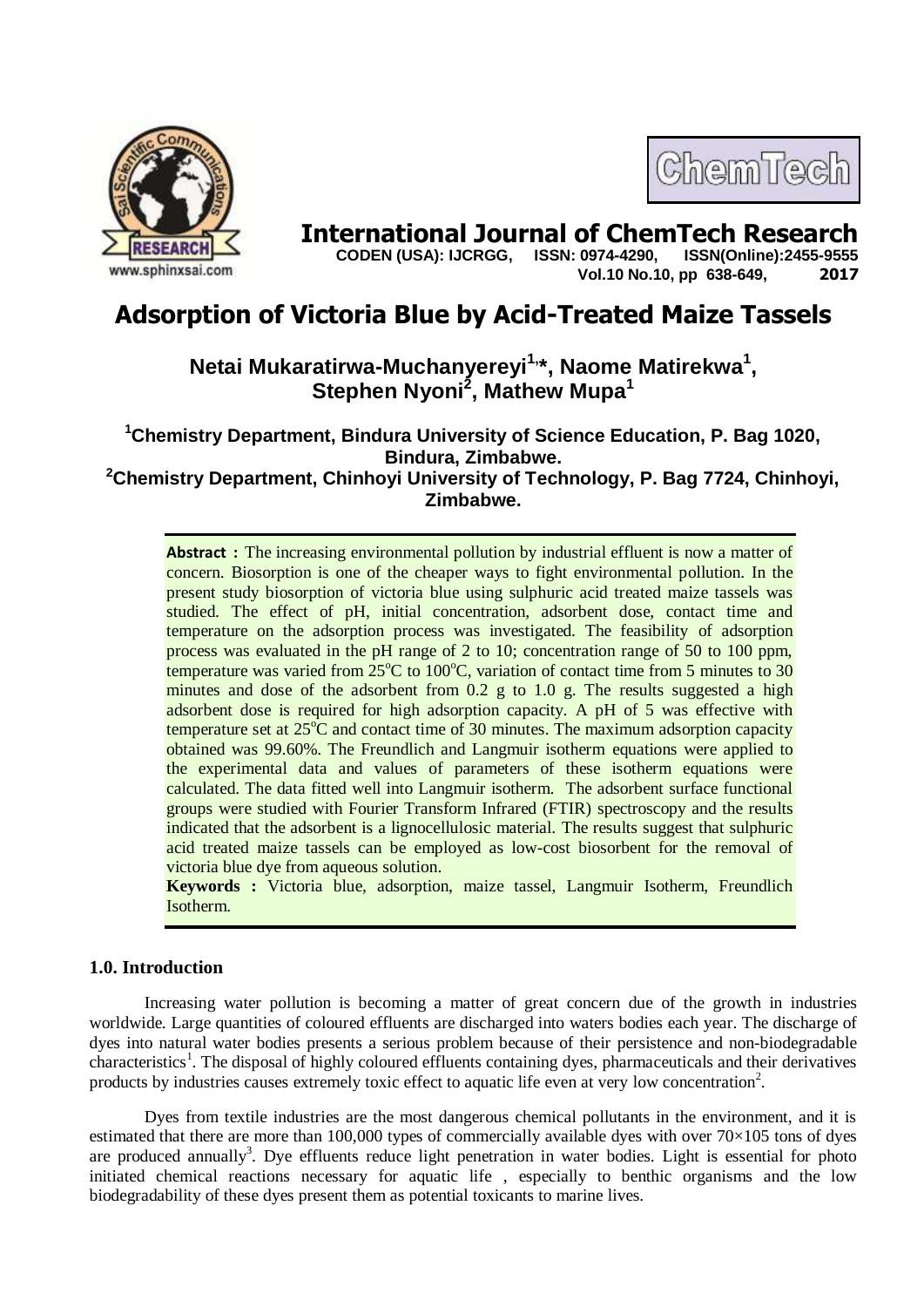Dyes used in textile industry are divided into anionic (acidic, direct, reactive), cationic that is all basic dyes and non-ionic (disperse dyes) groups<sup>4</sup>. Wastewater of textile industries commonly contains a variety of synthetic colours that have carcinogenic and mutagenic properties and are very stable in sunlight<sup>5</sup>.

Basic dyes are salts of the coloured organic bases containing amino groups and amine also combined with a colourless acid, such as hydrochloric or sulphuric. They are brilliant and most fluorescent among all synthetic dyes but have poor light and wash fastness. Cotton dyes having higher fastness properties replace in dyeing cotton for them. Basic dyes are cationic which have positive electrical charge and are used for anionic fabrics which are negative-charge-bearing, such as wool, silk, nylon, and acrylics where bright dying is the prime consideration.

Victoria Blue is a non-biodegradable basic blue dye with molecular weight 506.1 and molecular formula  $C_{33}H_{32}CN_3$ . The IUPAC name for victoria blue is  $(N-[4-[14-Oimethvlamino)-phenyl]$  [4-(phenylamino)-1-naphthyl] methylene]-2, 5-cyclohexadien-1-ylidene]-N-methyl-Methanaminium chloride). Victoria blue is soluble dark blue to brown powder with a melting point of  $206^{\circ}$ C. Victoria Blue dye being cationic in nature carries a partial positive charge on nitrogen atom. Itis extensively used for dyeing wool, silk and cotton. It is also used for staining in microscopic work<sup>6</sup>. This dye is known to cause strong coloration and toxicity in the waste water and can produce irritation to eyes and respiratory system. It may even promote tumour growth in some species of fish<sup>7</sup>. Victoria blue and other similar dyes are a major concern as water contaminants. Dyes may cause cyanosis, convulsions, tachycardia, and dyspnoea, if consumed. They may cause irritation to the skin and arealso dangerous to biota. Dyes may also be problematic if they are broken down anaerobically in the sediments, as toxic amines are often produced due to incomplete degradation by bacteria<sup>8</sup>. Synthetic dyes have a complex aromatic structure which gives them physiochemical, thermal, biological, and optical stability<sup>9</sup>. Some of the dyes or their metabolites are not only toxic or mutagenic but also carcinogenic<sup>10</sup>. Most dyestuffs are designed to be resistant to environmental conditions such as light, heat, and microbial attack and also to oxidizing agents<sup>11</sup>, making the biodegradation of dyes a very slow process<sup>12</sup>.

The conventional technologies used for the removal of dyestuffs include chemical coagulation/ flocculation, ozonation, membrane filtration, anaerobic degradation. These methods suffer from having low efficiency for removal of reactive dyes and are very expensive. These processes are therefore not very effective in treating wastewater containing dyes. They are also not cost effective especially for developing countries like Zimbabwe. The use of lignocellulosic adsorbents has recently gained much attention as they are readily available. Biosorption is currently being used extensively for the removal of organic and inorganic micro pollutants from aqueous solutions. The most common and efficient adsorbent for waste water treatment is activated carbon. However its use is limited especially in developing countries, because of its high cost and loss during the regeneration step<sup>13</sup>. Thus there is need for more research work in order to develop an equally efficient adsorbent that is readily available even to the poorest countries. Natural materials especially those from agricultural have recently gained much attention because of their low cost and availability $14$ .

Agricultural wastes have little or no economic value and they also pose a disposal problem hence using them as biosorbents will be of a great significance. Of late there has been an increase in the use of plant waste products for dye removal by biosorption from wastewater because of their natural availability and the high degree of dye removal achieved under laboratory conditions<sup>15,16,17</sup>. Agricultural waste materials such as coir pith, seed shell, corncob, tree bark, etc have been used for environmental remediation<sup>2,18</sup>. Several studies on removal of victoria blue on low-cost biosorbent materials have been reported. Meenakshi sundaram et al.<sup>19</sup> have studied the biosorption of victoria blue using bentonite which is natural clay. Kumar et al.<sup>2</sup> have studied the biosorption of victoria blue on Prosopis juliflora bark, Ayad et al.<sup>20</sup> on zeolite.

Adsorbents prepared from sugarcane bagasse, an agro-industrial waste, have been successfully used to remove the dye methyl red from an aqueous solution in a batch reactor. These adsorbents have been investigated by Saiful Azhar et al.<sup>21</sup> by pre-treating sugarcane bagasse with formaldehyde and sulphuric acid. However there has not been found an adsorbent that is effective as activated carbon thus there is need for further research on other alternative biosobents. In this present study the authors report the use of maize tassels for removal of Victoria blue. Maize tassel, a waste biomaterial, is the 'male' flower of the maize plant that forms at the top of the stem. The tassel grows at the apex of the maize stalk and end up as agricultural waste product after being involved in fertilisation. It is discarded by farmers in large quantities with the rest of the plant once the cobs have been harvested<sup>22</sup>. The gestation period of maize is about three to four weeks after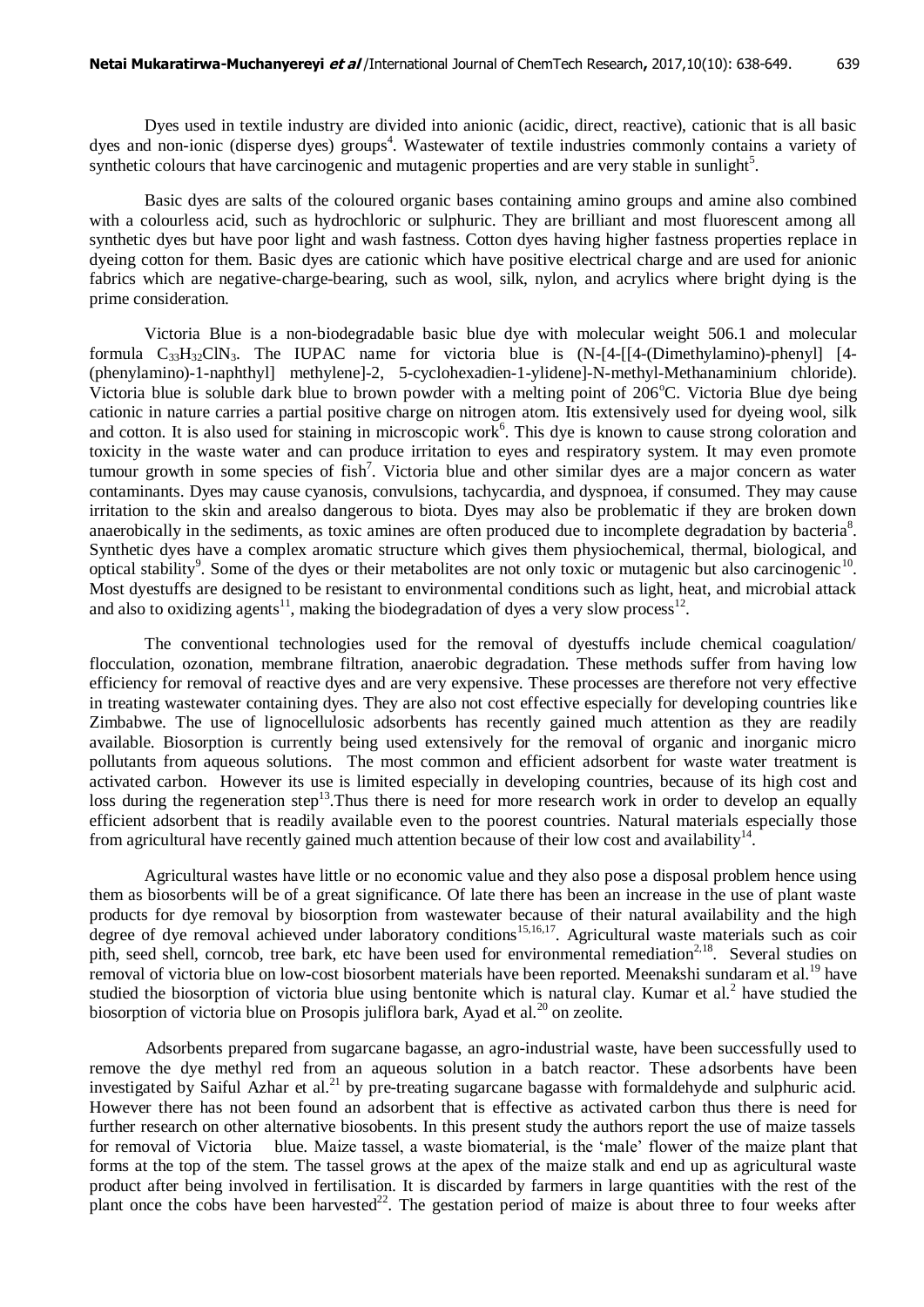pollination and fertilisation in which the tassel plays a vital role. This means that outside pollination and fertilisation the tassels serves no other useful purpose to the farmer hence they are usually cut of  $22,23$ . The fiber parts of the plant are rich carbohydrates. Apart from Zimbabwe maize tassels are found in large quantities from maize producing countries such as South Africa, Mexico, Brazil, China, Indonesia, Argentina and USA. Maize tassel adsorbent properties towards phenols have been investigated by Muchanyereyi et al.<sup>24</sup> and its potential to remove methylene blue has also been investigated <sup>25</sup>. In these studies maize tassels proved to have good adsorbent properties towards organic pollutants.



### **Fig 1: Maize Tassel**

# **2.0 Experimental**

### **2.1 Preparation of acid-treated maize tassels**

The maize tassels were collected from Hermann Gmeiner High School garden in Chiwaridzo, Bindura, Zimbabwe. Maize tassels were plucked off the woody parts of the maize plant, thoroughly washed with water to remove sand and sun dried for 7 days. The dry biomass was milled and then fractionated using 100 - 300 µm analytical sieves. The fractionated maize tassel powder (150 g) was weighed in a clean dry beaker of capacity 1 L containing 150 mL, 97%  $H_2SO_4$  for 24 h followed by refluxing in a fume hood for 4 h. After cooling, the reaction mixture was filtered, and the filtrate was washed repeatedly with distilled water and soaked in 1% NaHCO<sub>3</sub> solution to remove any remaining acid. The sample was then washed with distilled water until the pH of the acid treated maize tassel was between  $6 - 7$ , dried in an oven at  $120^{\circ}$ C overnight and kept in a glass bottle until use $^{26}$ .

# **2.2 FT-IR Characterization of prepared acid-treated maize tassels**

Functional groups present in the adsorbent were studied by Fourier Transforms Infrared Spectrophotometer(Fisher Thermo Scientific, Niolet iS5, UK) over the wavelength region of 400-4000 cm<sup>-1</sup>.

# **2.3 Preparation of stock solution**

A stock solution of VB was prepared by dissolving  $1.000g$  of dye in  $1dm<sup>3</sup>$  of distilled water. The test solutions were prepared by diluting the stock solution to desired concentrations. The concentrations range from 50 – 100ppm.

### **2.4 Adsorption studies**

Victoria blue biosorption was performed by agitating Erlenmeyer flasks on a mechanical shaker at 160 rpm, the flask contained different amounts of acid treated maize tassels ranging from  $0.2$ -1.0g and  $50 \text{cm}^3$  of VB solutions at 100 ppm concentration. The suspensions were shaken at room temperature ( $25^{\circ}C \pm 1^{\circ}C$ ) and the pH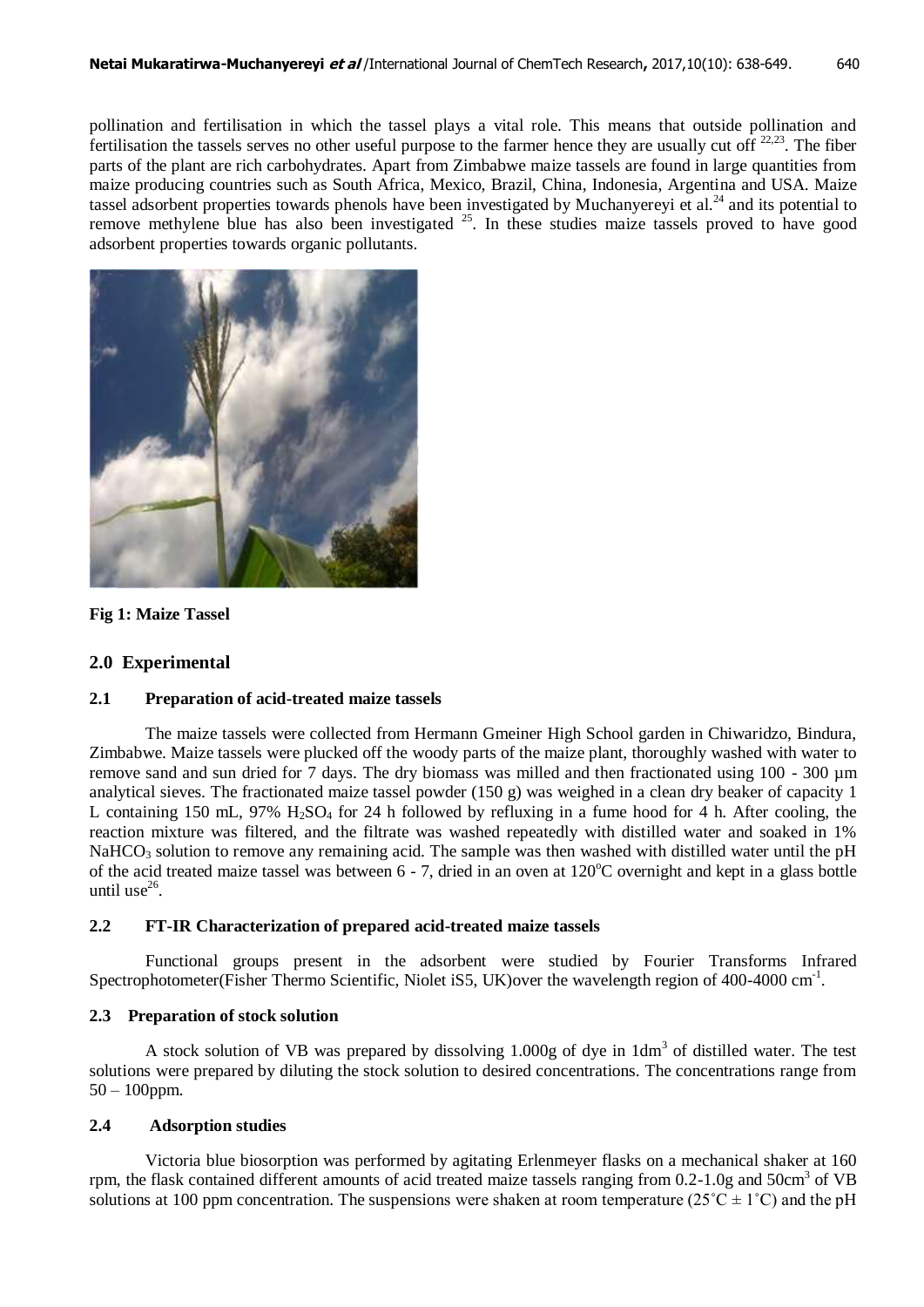was kept constant at 5. Samples of 15cm<sup>3</sup> were taken from the mixture during stirring at 30 minutes intervals for determining the residual concentration in the medium.

# **2.5 Effect of initial VB concentration**

The studies on the removal of victoria Blue dye on acid treated maize tassel was carried out at different initial concentration of dye from 50 to 100 ppm at room temperature and contact time 30 minutes. The pH was kept constant at 5 and biosorbent dosage of 1g was used.

#### **2.6 Effect of contact time**

Adsorption was measured at contact times 5; 10; 15; 20; 25 and 30 minutes. This was done at room temperature with pH kept constant at 5 and the biosorbent dosage also kept constant at 1 g.

# **2.7 Effect of adsorbent dosage**

The effect of biomass dosage on the biosorption of victoria blue was studied using biomass dosage of 0.2; 0.4; 0.6; 0.8; and 1.0 g while holding the pH constant at 5, initial concentration VB of 100 ppm, contact time 30 minutes and at room temperature.

# **2.8 Effect of pH on VB adsorption**

The effect of pH on the biosorption was investigated in the range 2-10 at room temperature. The pH of solution was adjusted to desired value by adding 0.1M HCl or 0.1M NaOH solution to the initial solution. The analysis was done at room temperature with all other parameters kept constant: pH at 5, initial concentration 100 ppm, biosorbent dosage 1 g.

## **2.9 Effect of temperature on adsorption**

The effect of temperature was performed at different temperature range  $25$ ;  $50$ ;  $75$  and  $100^{\circ}$ C. This was done with all other parameters fixed; pH 5, initial concentration 100ppm, biosorbent dosage 1 g and contact time of 30 minutes.

# **2.10 Analysis**

The concentration of the VB dye solutions before and after biosorption was determined spectrophotometrically using UV/Vis spectrophotometer (Genesys 10S UV-Vis). The absorbance of colour was read at 599 nm  $(\lambda_{\text{max}})$  (Meenaksh isundaram et al.<sup>19</sup> The values of percentage removal and the amount of VB adsorbed were calculated using equation (1) and (2)

$$
Percentage removal = \left[ \frac{(C_i - C_f)}{C_i} \right] \times 100
$$
\n
$$
Amount adsorbed(Q_e) = \left( \frac{C_i - C_f}{m} \right) (2)
$$
\n(1)

Where:  $C_i$  is the initial concentration in ppm,  $C_f$  is the final concentration in ppm and m is mass of adsorbent in  $g L^{-1}$ .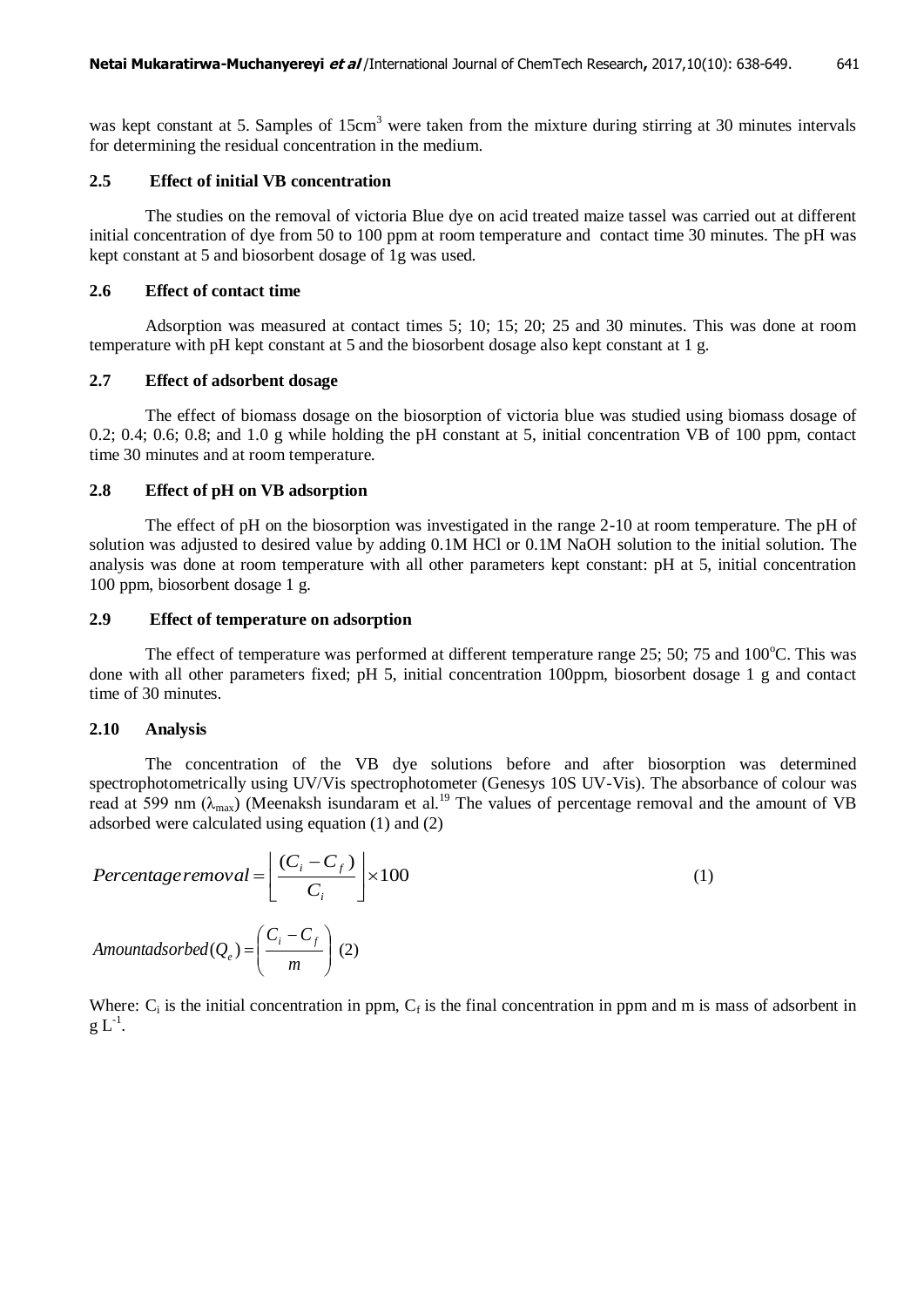# **3.0 Results and Discussion**

# **3.1 FT-IR Analysis of acid –treated maize tassels.**

The results of the FTIR analysis of the untreated and acid-treated maize tassels (Fig.2) show different stretches of bonds appearing at different peaks as summarized in Table 1.

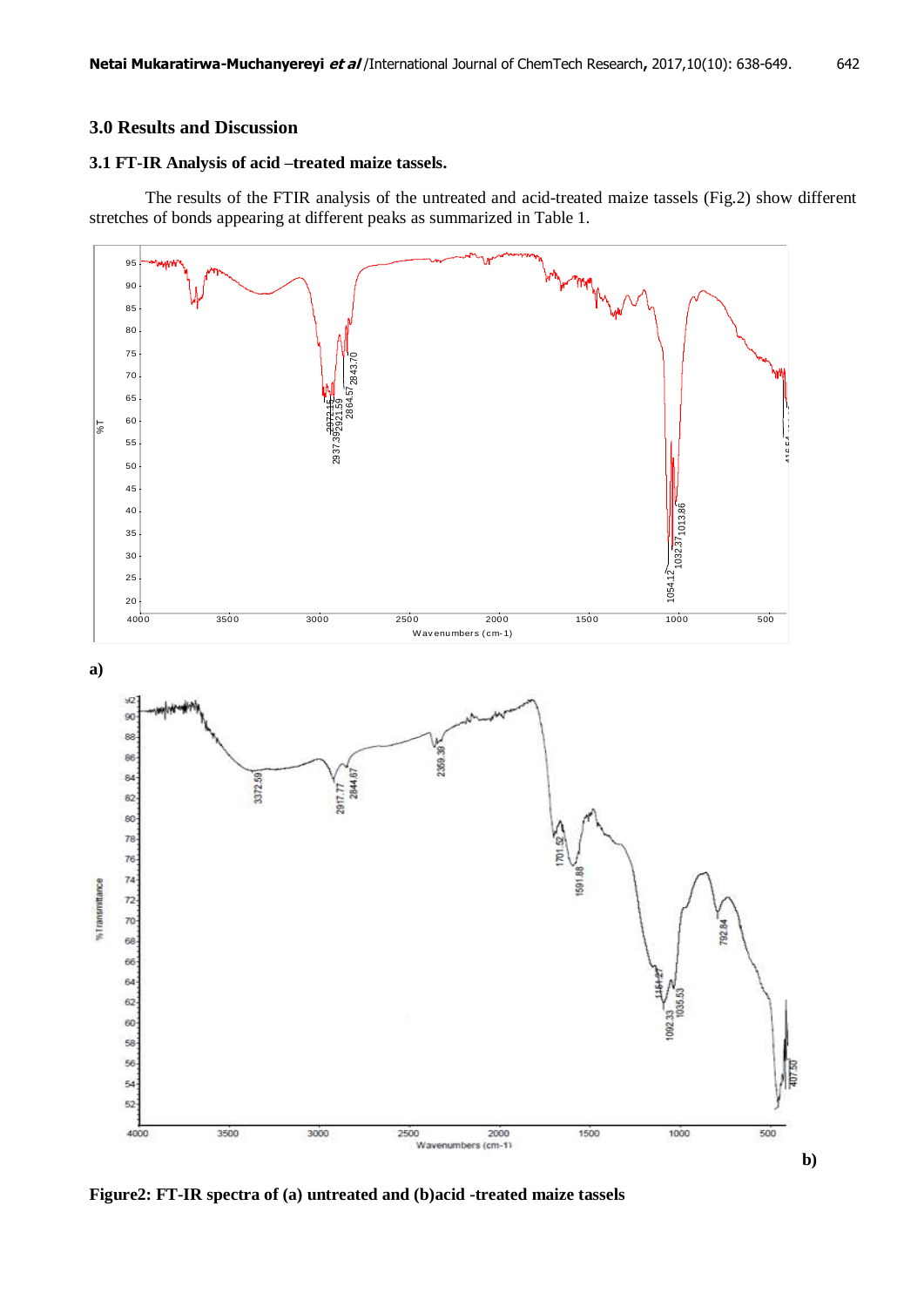| Bands/cm <sup>-1</sup> | <b>Assignment</b>                          | <b>Reference</b> |
|------------------------|--------------------------------------------|------------------|
| 3372.59                | O-H Stretch (alcohols, phenols)            | 2,10,27          |
| 2917.77                | -C-H (alkane), $CH2$ - asymmetric stretch. | 28,29,30         |
| 2844.67                | -C-H (alkane), aldehydic C-H stretching.   | 28,29            |
| 1701.52                | $-C=O$ stretch with conjugated aromatic    | 1.31             |
|                        | ring, aldehydes, ketones, carboxylic acid. |                  |
| 1591.88                | $-C=C-$ (arene/aromatics)                  | 28,29            |
| 1161.27                | -C-O-C- asymmetric stretch in phase ring   | 29,30            |
| 1092.33                | $-C-O/C-N$                                 | 28,30            |
| 1035.53                | -C-O or C-H.                               | 30,32            |
| 792.84                 | $-CH2$                                     | 29               |

#### **Table 1: FT- IR bands**

The peak at  $3372.59$  cm<sup>-1</sup> is an -O-H stretch, suggesting the presence of alcohols and phenolic compounds. The broad shoulder for this peak in the region  $3300$ -3100 cm<sup>-1</sup> can be attributed to the carboxylic acid O-H stretch. The presence of carboxylic acid functional groups is further confirmed by the C=O stretch at 1701.52 cm<sup>-1</sup>. No peaks were observed in the regions  $2220-2260$  cm<sup>-1</sup> and 1180-1360 cm<sup>-1</sup> indicating the absence of nitriles  $\overline{(-C \equiv N)}$  and amines(C-N stretch), respectively. The absence of amine functional groups is also further confirmed by lack of a doublet  $-N-H$  stretch within the region 3300- 3500 cm<sup>-1</sup> for NH<sub>2</sub>. The presence of aromatic compounds in the treated maize tassel is confirmed by the -C=C- stretch within the region 1500- 1600cm<sup>-1</sup> i.e. at 1701.52 cm<sup>-1</sup>. This is further confirmed by a broad = C-H stretch in the region 3000-3100 cm<sup>-1</sup>. There is no clear peak observed in the region 3600-3650cm<sup>-1</sup> indicating that almost all the -O-H stretches are due to H-bonded functionalities of alcohols and phenols i.e. no free –O-H stretches. However the intensity of these stretches were generally weak, and this is expected due to conc- $H<sub>2</sub>SO<sub>4</sub>$  treatment which causes reduction of the -OH functional groups. The stretch at  $2369.30 \text{ cm}^{-1}$  is not a common peak in literature but this is close to the maximum frequency range for nitriles  $(2260 \text{ cm}^{-1})$  or alkynes  $(2270 \text{ cm}^{-1})$ . Again, this peak did not appear on the FTIR spectrum before treatment (figure 2). The peaks at 1701.53 cm<sup>-1</sup> and 1591.88 cm<sup>-1</sup> were not observed for the untreated maize tassel, indicating the effect of acid treatment i.e. introducing either carboxylic acid or aldehydic  $-C=O$  functional groups. However, alkynes should show a  $\equiv C-H$  stretch at around 3300 cm<sup>-1</sup> with a strong and sharp intensity and this is not observed on the spectrum in that frequency range. Alkenes give a peak in the frequency range  $1600 - 1680 \text{cm}^{-1}$  due to  $-C=C$ - stretch. No peak was observed in this frequency region, hence no stretch can be assigned to the presence of alkynes.

#### **3.2 Adsorption isotherms**

The study of adsorption isotherm has been of important and significant in the waste water treatment by adsorption technique, as they provide an approximate estimation of the adsorption capacity of the adsorbent<sup>19</sup>. The Langmuir and Freundlich models are the mostly widely used models in the case of adsorption and are the earliest and simplest known relationships describing the adsorption equation<sup>33,34</sup>. The Langmuir model assumes a monolayer adsorption of solutes onto a surface comprised of a finite number of identical sites with homogeneous adsorption energy. It is based on the following assumptions. It assumes that the surface of the adsorbent is uniform, adsorbed molecules do not interact, adsorption occurs through the same mechanism and the adsorbed layer is made up of a single layer of molecules.The Langmuir isotherm is described by Equation 3:

$$
q_e(1+bC_e) = q_m b C_e \quad (3)
$$

Where: qe is the amount of solute adsorbed per unit weight of adsorbed at equilibrium  $(mgg^{-1})$ , Ce isequilibrium concentration of the solute in the bulk solution  $(mgL^{-1})$ ,  $q_m$  is maximum adsorption capacity  $(mgg^{-1})$  and b is temperature dependent constant (*Lmg-1* ). The Freundlich isotherm is an empirical expression that takes into account the heterogeneity of the surface and multilayer adsorption to the binding sites located on the surface of the sorbent. This empirical model can be applied to multilayer adsorption, with non-uniform distribution of adsorption heat and affinities over the heterogeneous surface<sup>35</sup>. The Freundlichisotherm is given by equation 4

$$
C_e^{1/n} Q_e = K_f C_{e}^{1/n} \tag{4}
$$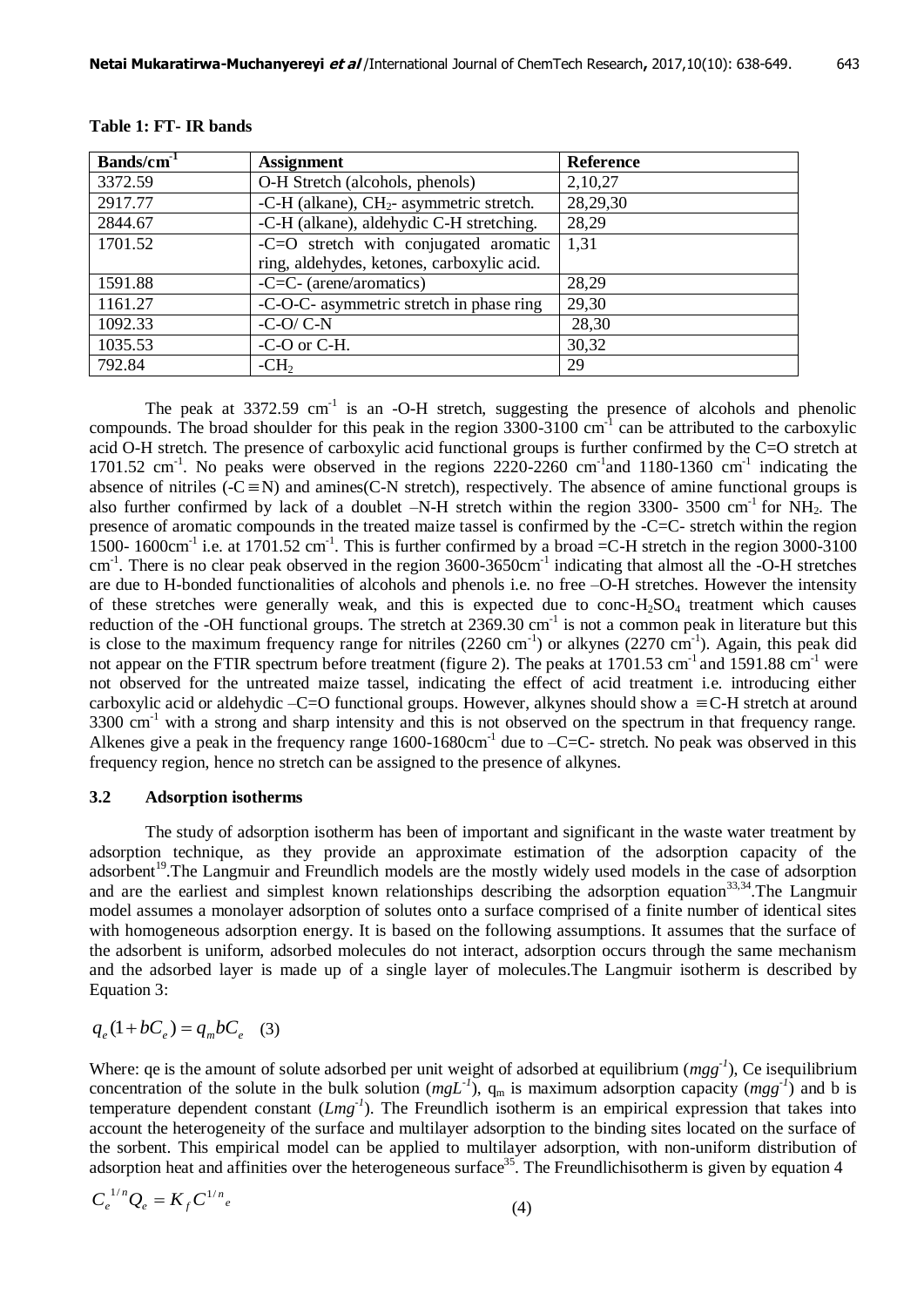Where  $Q_e$  is equilibrium absorbent amount on the adsorbent,  $K_f$  is approximate indicator of adsorption capacity,  $C_e$  is equilibrium concentration of adsorbate,  $\frac{1}{n}$  is approximate indicator of adsorption intensity, when  $\frac{1}{n} < 1$ means there is high sorption

#### **3.2.1 Effect of initial concentration**

The studies on the removal of victoria blue dye on acid treated maize tassels were carried out at different initial concentration of dye from 50 to 100 ppm for contact time of 30 min. The percentage removal decreases exponentially with the increase in the initial concentration of dye. As shown on table 4.4 the maximum adsorption capacity reached was 99.60% when the initial concentration of VB was 50 ppm. This is due to the reduction in the immediate solute adsorbent surface compared to the relative larger number of required site for the high concentration of dye. The optimum removal of dye was at initial concentration of 50 ppm. Similar trend wasreportedbyMeenakshisundaram et al.,<sup>19</sup> who studied novel eco-friendly adsorbents for the removal of victoria blue dye.

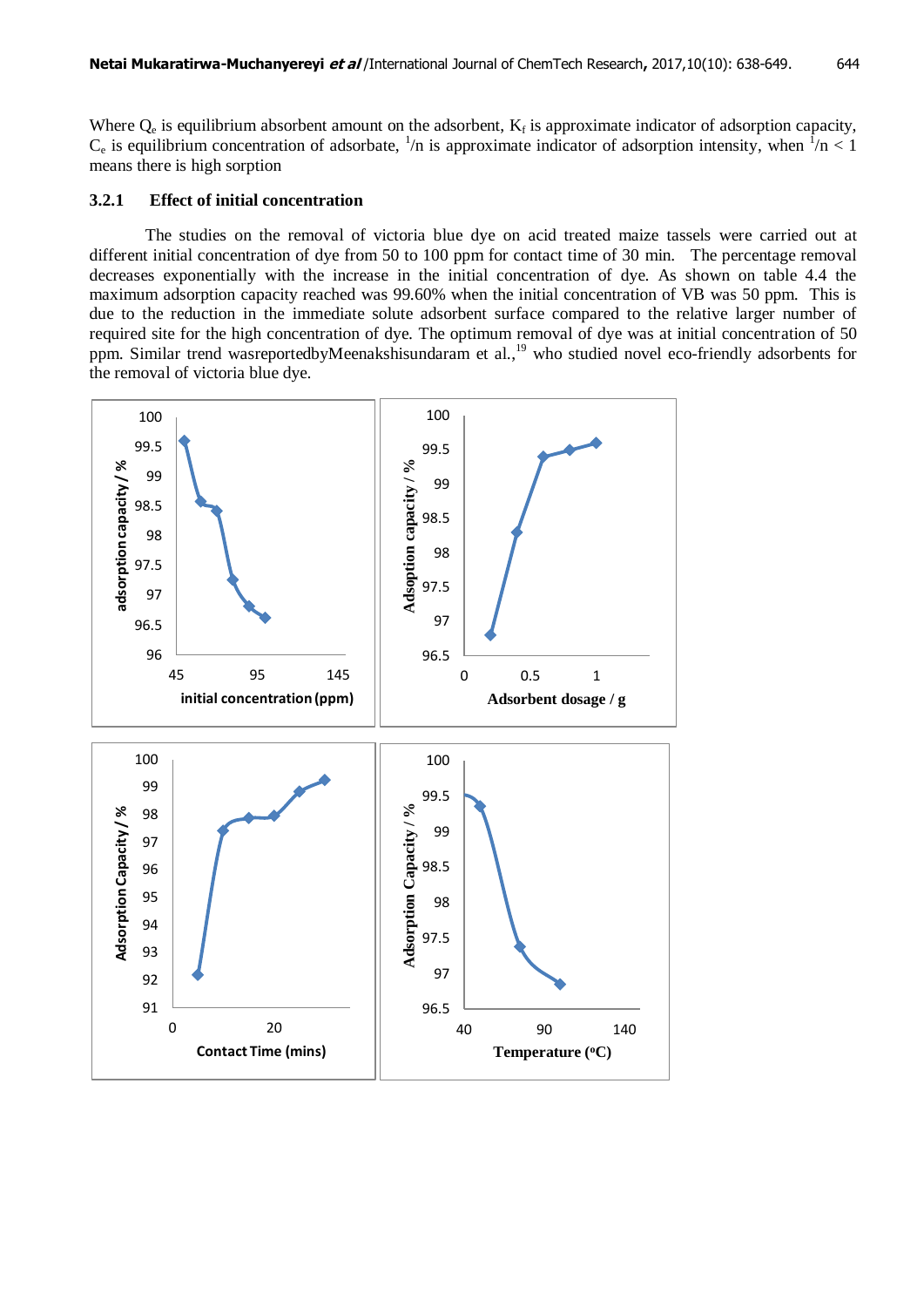

**Fig 3: Effect of important parameters on adsorption capacity of acid-treated maize tassels for victoria blue**

#### **3.3 Effect of adsorbent dosage**

The effect of adsorbent dosage was studied using adsorbent dosage ranging from 0.2 g to 1.0 g. This was investigated at an optimum pH 5 and the results showed that as the adsorbent dosage increased the adsorption capacity also increased, in this study from 96.8% to 99.6%. The maximum adsorption capacity was observed at 1.0 g dosage (Fig 3). This phenomenon can be due to the greater availability of activity sites or surface area as dosage amount increases thus making easier penetration of the victoria blue to the adsorption  $\text{sites}^{36}$ .

#### **3.4Effect of contact time**

Adsorption experiments were carried out at different contact time of 5, 10, 15, 20, 25 and 30 minutes, at a constant pH of 5, initial concentration 100 ppm and adsorbent dosage of 1.0 g. Figure 3 shows that the percentage removal of Victoria blue increases with increase in contact time. The adsorption capacity was found to be rapid at the initial period of contact time and then become slow and almost stagnant with increase in contact time. The maximum adsorption capacity of 99.25% was obtained at 30minutes contact time. The percentage of biosorption is almost constant indicating the attainment of equilibrium conditions. The presence of adequate external surface area on the acid treated maize tassel may have boosted the rate of adsorption to be fast in the initial stages which was followed by a slower internal diffusion process, which maybe the rate determining step  $37$ .

### **3.5 Effect of temperature**

Effect of temperature was investigated at pH of 5, contact time of 30minutes, adsorbent dosage of 1.0 g and temperature range of  $25^{\circ}$ C to  $100^{\circ}$ C. The adsorption capacity of victoria blue decreases with increasing temperature, this indicates that the adsorption is endothermic adsorption. The maximum adsorption capacity obtained was  $99.53\%$  at  $25^{\circ}$ C. A decreased adsorption capacity of the victoria blue with increasing temperature couldbe attributed to the slight screen for the mobility of the dye molecules with temperature and is an indication of a physiochemical mechanism. An increaseintemperature decreases the viscosity of the solution. Changing the temperature does change the equilibrium capacity of the adsorbent during the adsorption process<sup>38</sup>and enhance the rate of intraparticle diffusion of the sorbate. The removal of victoria blue by acid treated maize tassels decreased from 99.53% to 96.85%. Similar trend was reported forthe adsorption of basic and reactive dyes  $2$ .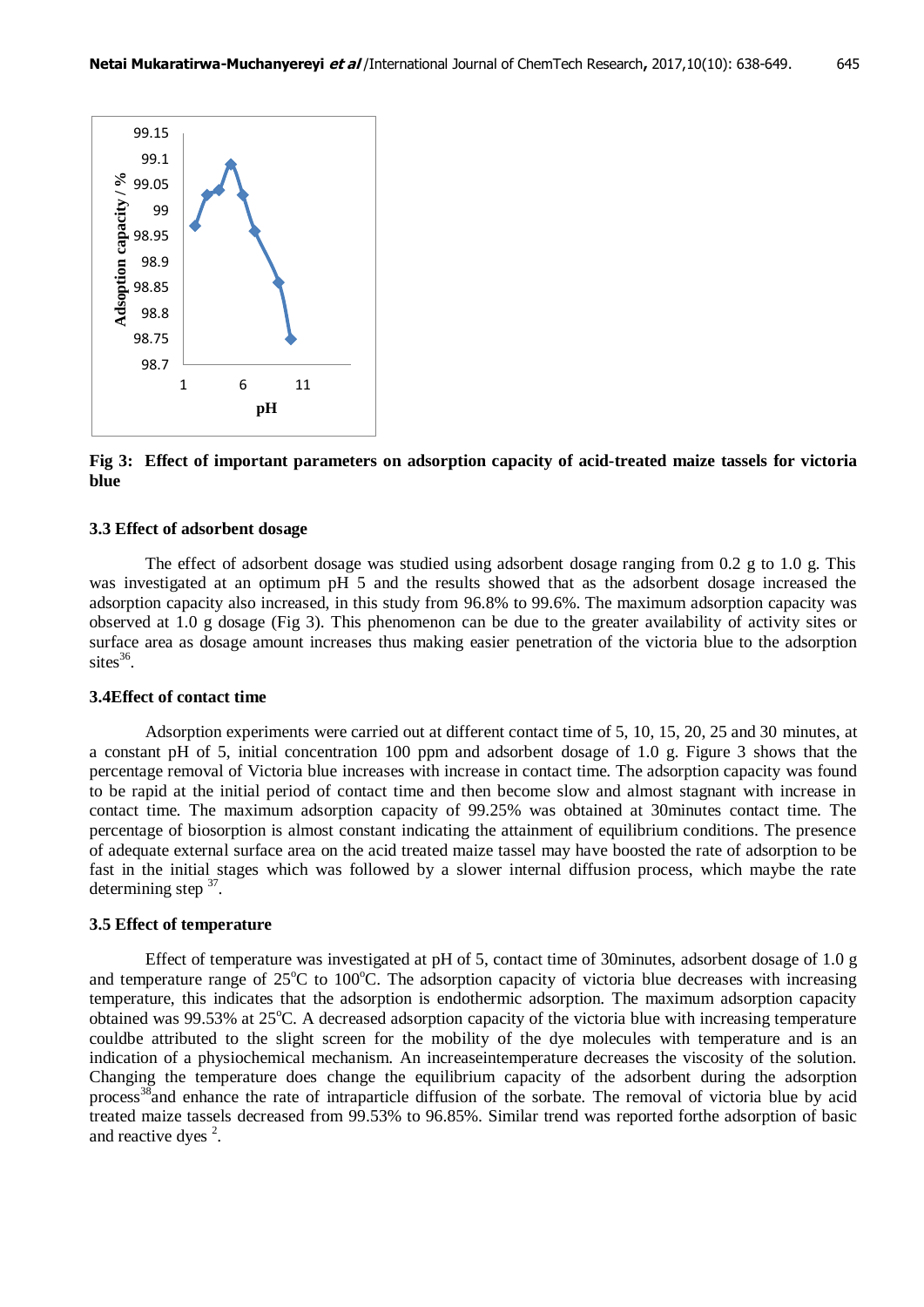The Freundlich isotherm (Fig 3-4) shows the correlation coefficient values  $(r^2: (0.7252 - 0.9923)$  are less than the Langmuir isotherm (Fig 3-4, Table 3) correlation coefficient value  $(r^2:0.9983-0.9999)$  (Table 3). These values indicate that theexperimental data fitted well the Langmuir isotherm than the Freundlich isotherm for the removal of VB dye. The monolayer (Langmuir) sorption process was the dominant one as compared with the multilayer process (Freundlich). Also from the Freundlich isotherm parameters(Table 2) the calculated n value in all cases are less than 1 suggestingunfavourable adsorption which is unbeneficial<sup>39</sup>.



**Fig 3: Plot of Langmuir adsorptionisotherm (a) and Freundlich adsorption isotherm for effect of temperature**



**Fig 4.: a) Langmuir and b) Freundlich adsorption isotherm, for the effect of Initial VB Concentration**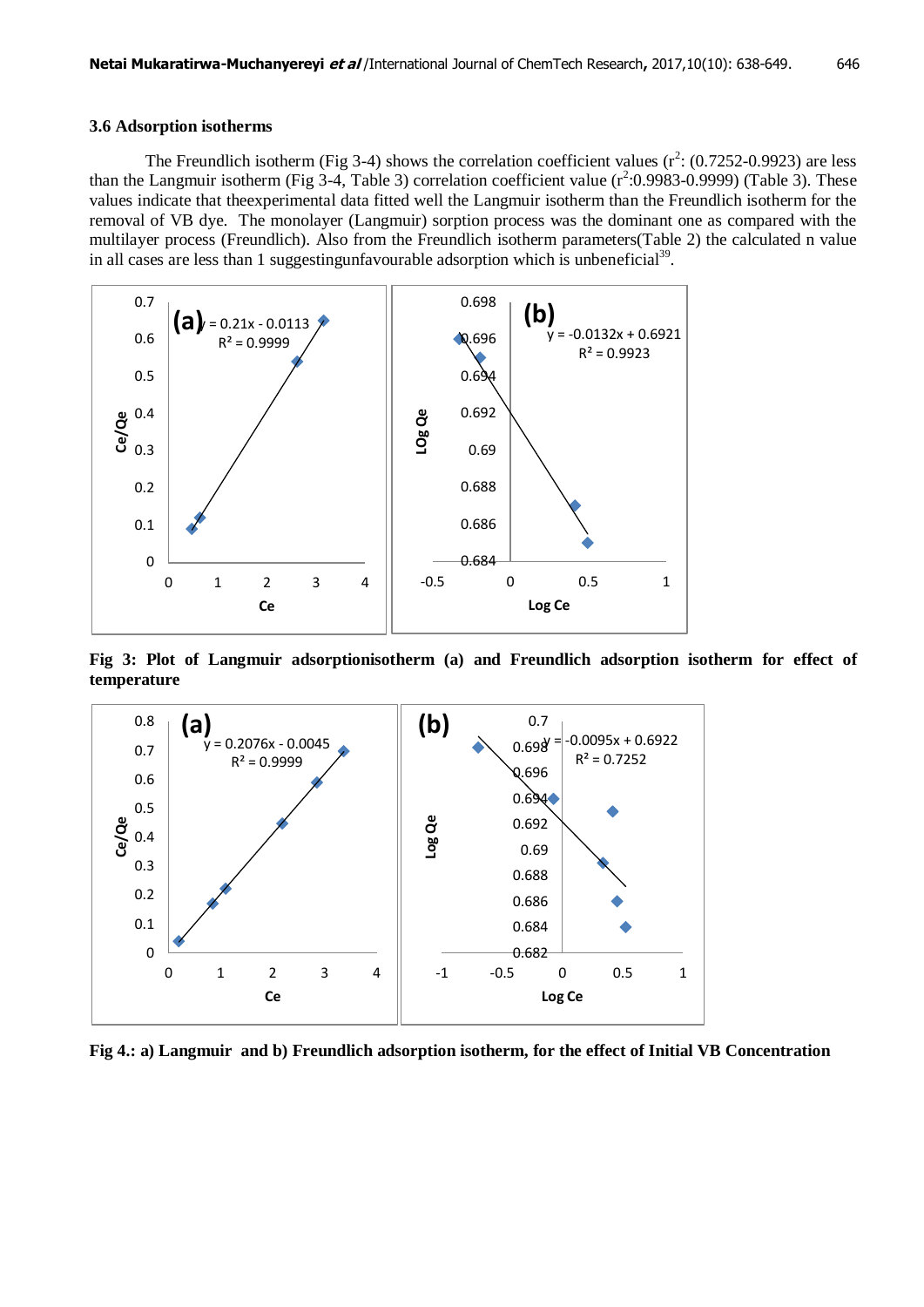| <b>Parameter</b>      |        | n      |
|-----------------------|--------|--------|
| Adsorbent dosage      | 0.6906 | $-59$  |
| pH                    | 0.6944 | $-91$  |
| Initial Concentration | 0.6922 | $-105$ |
| <b>Contact Time</b>   | 0.6962 | $-31$  |
| Temperature           | 0.6921 | $-75$  |

#### **Table 2: Freundlich isotherm parameters**

# **Table 3: Table of R<sup>2</sup> - Values obtained**

| <b>Parameter</b>        | Langmuir | <b>Freundlich</b> |
|-------------------------|----------|-------------------|
| <b>Adsorbent Dosage</b> | 0.9998   | 0.903             |
| pH                      | 0.9983   | 0.8407            |
| Initial Concentration   | 0.9999   | 0.7252            |
| Contact time            | 0.999    | 0.8771            |
| Temperature             | 0.9999   | 0.9923            |

#### **3.7 Adsorption Mechanism**

The mechanism of the adsorption of organic pollutants it's still ambiguous many suggestions have been put forward. Adsorption is a surface phenomenon, thus the functional groups on the surface of the adsorbent play acrucial role in the adsorption process.For this present study the suggested mechanism is that of acid-base interaction. The dye acts as an acid that can receive electrons from the electron donating groups on the adsorbent (maize tassels)e.g. the oxygen atoms. The maize tassel acts as a base. There is evidence in literature that most lignocellulosic materials have basic functional groups on their surfaces<sup>40</sup>.

#### **Conclusion**

Results of the present study suggest that acid -treated maize tassels can be used as a low cost biosorbent for effective removal of victoria blue dye from aqueous solution. Victoria blue dye adsorption was found to be pH dependent and maximum removal was observed at pH 5. An increase in the acid treated maize tassel dosage led to an increase in victoria Blue dye removal due to a corresponding increase in the number of active sites. The optimum adsorbent dosage required was 1.0 g, initial concentration of 50 ppm and contact time of 30 minutes. The adsorption process required low temperature  $25^{\circ}$ C suggesting it can be done at room temperature. The data obtained fitted well in Langmuir absorption isotherm for all parameters suggesting the monolayer adsorption capacity of victoria blue dye on sulphuric acid treated maize tassels.

# **References**

- 1. Lee C.K., Ong S.T., Zainal Z., Removal of organic dyes by acid treat spent bleaching earth,Bioresour. Technol. 2007, 98, 2792–2799.
- 2. Kumar M., Tamilarasan, R., Removal of Victoria Blue using Prosopis juliflora barkcarbon: Kinetics and Thermodynamic modelling studies, Journal Material Environmental Science. 2013, 5, 510-519.
- 3. Ola M.G., John E. L., Reddy C. A., Biosorption: An eco-friendly alternative for heavy metal removal ,World Journal Microbiol. Biotechnol. 2008, 24, 2349.
- 4. Rasoulifard M.H, Taheri Qazvini, N., Farhangnia, E., Removal of Direct Yellow 9 and Reactive Orange 122 from Contaminated Water Using Chitosan as a Polymeric Bioadsorbent by Adsorption Process, Journal of Colour Science and Technology. 2010,4, 17-23.
- 5. Shen D., Fan J., Zhou W., Adsorption kinetics and isotherm of anionic dyes onto organo-bentonite from single and multisolute systems, J. Hazard. Mater.2009, 172, 99-107.
- 6. KhareS. K., Panday K. K., Srivastava R. M., Singh, V. N., Removal of Victoria blue from aqueous solution by ash, Journal Chem. Tech .Biotech, 1987, 38, 99-104.
- 7. Churchley J.H., Greaves A.J., Hutchings M.G., Games A.E., Biosorption of reactive dyes on the green alga Chlorella vulgaris, Water Res.2000, 34,1673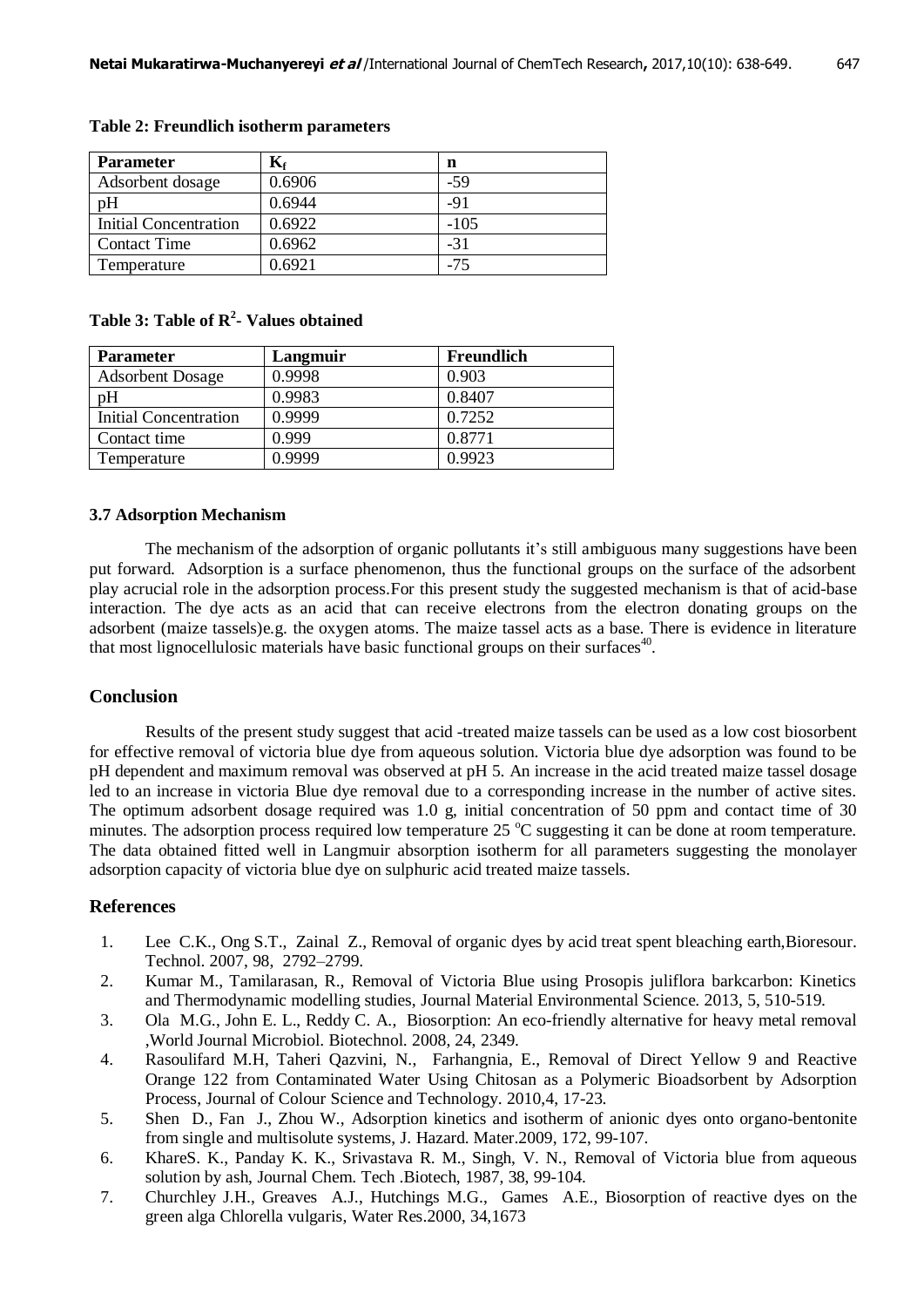- 8. Weber E., Wolfe N.L., Pore and solid diffusion models for fixed-bed adsorbers. Environ Toxicol. Chem, 1987, 6, 911-920.
- 9. McKay G., Blair H.S., Findon, A., Equilibrium studies for the sorption of metal ions onto chitosan. Ind. J. Chem. Section A,1982, 28, 356-360.
- 10. SivarajR., Namasivayam C., Kadirvelu, K., Orange peel as an adsorbent in the removal of acid violet 17 (acid dye) from aqueous solutions, Waste Management Journal, 2001, 105-110.
- 11. Pagga U.M., Taeger K., Decolouration of textile dyes in wastewaters by photocatalysis with TiO2,Water Resources Journal.1994, 28, 1051.
- 12. O'Mahony T., Guibal E., Tobin J.M., Gold sorption on chitosan derivatives Enzyme Microbiol Technology.2002, 31,456.
- 13. Madhava Rao M., Ramesh A., Purna Chandra Rao G., Seshaiah, K.,Removal of Copper and Cadmium from the Aqueous Solutions by Activated Carbon Derived from Ceibapentandra Hulls, J. Hazard. Mater., 2006,129, 123-129.
- 14. Lin C.S., Binns M.R., Lefkovitch LP., Adsorption of phenol and its derivatives from water using synthetic resins and low cost natural adsorbents, Journal of Environmental Management .2008,90,1336- 49.
- 15. Ncibi M.C., Mahjoub B.,Seffen, M., Investigation of the sorption mechanisms of metal-complexed dye onto Posidoniaoceanica (L.) fibres through kinetic modeling analysis, Bioresour. Technol.2008, 99, 5582–5589.
- 16. Safa Y., Bhatti H.N. ,Biosorption of Direct Red-31 and Direct Orange-26 dyes by rice husk: Application of factorial design analysis', Chem. Eng. Res. Desig. 2010, 38, 337-345.
- 17. Bhatti H. N., Akhtar N. and SaleemN., Adsorptive removal of methylene blue by low cost Citrus sinensis bagasse: equilibrium, kinetic and thermodynamic characterization, Arab Journal. Sci. Eng.2012, 37, 9-18.
- 18. Gupta V.K. , Suhas A., Application of low-cost adsorbents for dye removal- a review, Journal of Environmental Management. 2005, 90, 2313-2342.
- 19. Meenakshisundaram M., Srinivasagan G., Rejinis, J., Novel Eco-Friendly Adsorbents for the Removal of Victoria Blue Dye, Journal Chem. Pharm. Res., 2011, 3, 584-594.
- 20. Ayadi T., Abid, I.G., Galai, M., Retention of chromium (III) and cadmium (II) from aqueous solution by illitic clay as a low-cost adsorbent, Desalination .2010, 256 , 190–195.
- 21. SaifulAzhar S., GhanieyLiew A., Suhardy D., Farizul Hafiz K., IrfanHatim M.D. ,Dye removal from Aqueous solution by using adsorption on treated sugarcane Bagasee,American Journal of Applied Sciences.2005, 2 , 1499-1503.
- 22. Zvinowanda C. M., Okonkwo J. O., Sekhula M. M., Agyei N. M., Sadiku R., Application of Maize Tassel for the Removal of Pb, Se, Sr, U and V from Borehole Water Contaminated with Mine Wastewater in the Presence of Alkaline Metals, J. Hazard. Mater. 2009, 164, 884-891.
- 23. Zvinowanda C.N., Okonkwo O.J, Agyei N.M., Shabalala P.N., Preparation and characterisation of biosorbents made from maize tassel, J.Pure. App Sci. 2008, 2,483-488.
- 24. Muchanyereyi N., Chiripayi L., Shasha D., Mupa M., Adsorption of Phenol from Aqueous Solution Using Carbonized Maize Tassels, British Journal of Applied Sciences and Technology .2013,3,649- 661.
- 25. Muchanyereyi N., Matavire N., Gwatidzo L., Togarepi E., Removal of methylene blue from aqueous solution by dehydrated maize tassels,Res.J.Chem. Sci.2014, 5-12.
- 26. Kumar P.S., Ramalingam S., Kirupha S.D., Murugesan A., Vidhyadovi T., Sivanesan S., Adsorption behaviour of nickel(II) onto cashell nut shell; equilibrium, thermodynamics, kinetics, mechanism and process design, Chemical Engineering Journal. 2011, 167,122-131.
- 27. Zhang Z., O'Hara I.M., Kent G.A., Doherty W.O.S., Comparative study on adsorption of two cationic dyes by milled sugarcane bagasse, Industrial Crops and Products Journal.2013,4,41-49.
- 28. Devaraj P., Kumari P., Aarti C., Renganathan A., Synthesis and Characterization of Silver Nanoparticles Using Cannonball Leaves and Their Cytotoxic Activity against MCF-7 Cell Line, Journal of Nanotechnology. 2013, 2013, 1-6.
- 29. Cardenas G., Cabrera G., Taboada E., Miranda S.P., Chitosan characterisation by SEM, FTIR, XRD, and 13C cross polarisation/mass angle spinning NMR, J. Applied polymer Science. 2004, 93, 1876- 1835.
- 30. Kaya M., Baran T., Mentes A., Asarogu M., Sezen G., Tozak K.O., Extraction and Characterisation of α-Chitosan from six different aquatic invertebrates, Food biophysics. 2014, 9, 145-157.